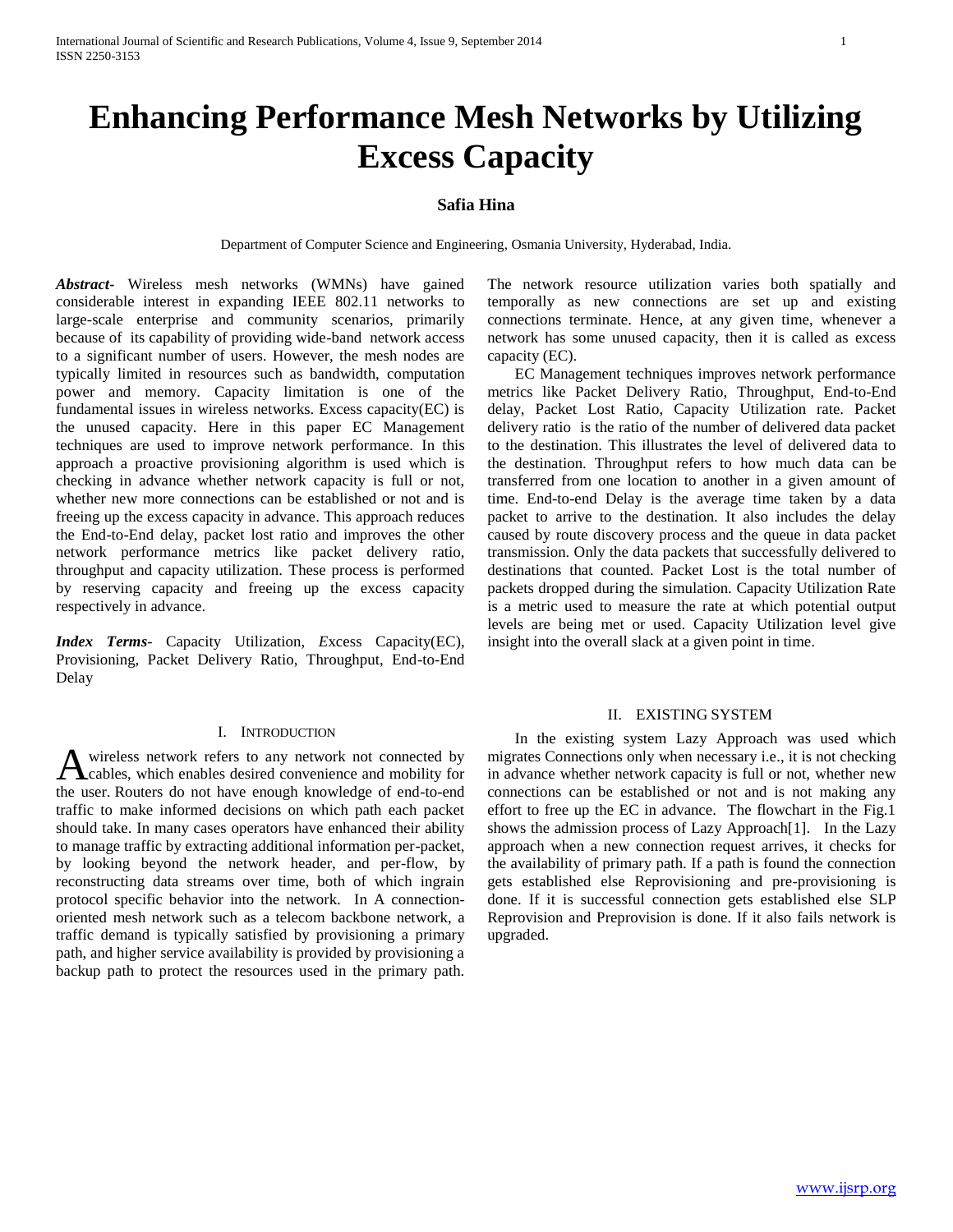

**Fig.1 Flowchart for Admission Process of Lazy Approach**

 If there are more number of connection requests, new connection cannot be established and the network gets blocked. In the Lazy Approach the network performance metrics are not up to the mark and Partial Backup Reprovisioning Techniques[1] are used to improve the network performance.

 To overcome the dis-advantage of above system we are going for ProActive Preprovisioning Algorithm which is proactively checking whether the network capacity is full or not, whether new connections can be established or not and is making an effort to free up the EC in advance. It improves the network performance metrics like packet Delivery Ratio, Throughput, End-to-End delay, Packet lost ratio and Capacity utilization Rate.

#### III. MANAGING EXCESS CAPACITY

 EC Management problem is dynamic. Usually network state changes when one of the following event occurs

- i. When a new connection request arrives
- ii. When an existing connection terminates
- iii. When a network failure occurs
- iv. A failed link/node is repaired and
- v. Can be when the network is upgraded

 Usually Connection Requests arrives, they hold for a while and terminate. So, the traffic load and the amount of EC fluctuates. When traffic increases network resources might soon get exhausted due to high capacity requirement. To solve this problem more capacity efficient schemes are used.

## A .Modeling the Problem

 Here, in this paper a mesh network with some desired wavelength per link in each direction is considered. Node formation is the first step for making a network communication in which any node can be of anywhere. Nodes are mobile in nature. The connections between these nodes are wireless. Since we are dealing with Wireless Sensor Networks , all nodes can communicate with each other as the entire nodes in the network are mobile nodes.

 The data I am using as input to the system is daily fluctuating traffic models and their connection requests arrival rates dependent on time of the day i.e., the time at which traffic rate or network capacity is high and at what time network capacity is less.

 Now consider a graph [shown in Fig. 2] which shows fluctuations of number of connection requests over a day period. I am dividing a 24-hour time period into three time intervals: 00:00 AM to 06:00 AM, 06:01 AM to 10:00 AM, 10:00 AM to 11:59 PM of a particular day. So, the connection request arrival rates are input to the system. Connection request arrival rates of these time intervals are considered to be A1,A2,A3 respectively.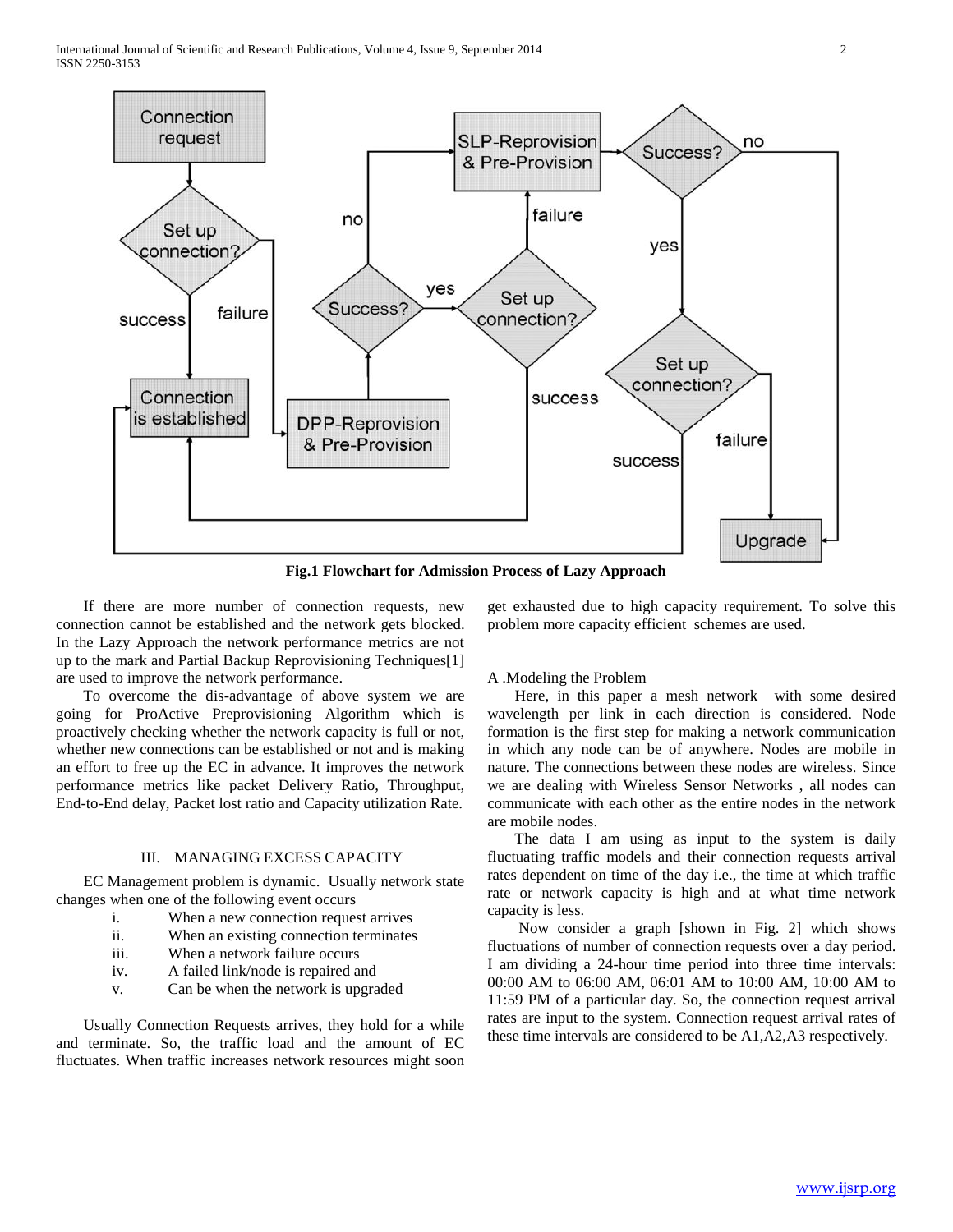

**Fig.2 Fluctuations of Number of connection Request Arrival rates**

 From the Fig. 2, connection request arrival rates are determined in such a way that traffic load is high in third interval and low in the first interval. This fluctuations are taken from the Internet survey, where the number of internet users will be less during 00:00 AM to 06:00 AM, number of internet users are more during 06:01 AM to 10:00 AM, and it follows positive exponential i.e., the number of internet users start increasing from 10:00 AM to 11:59 PM.

#### B. EC-AWARE PROACTIVE PREPROVISIONING

 In the previous scenarios Lazy Approach [1] was used which migrates connections only when necessary. Lazy Approach is not checking in advance whether any more new connections can be established or not, whether network capacity is full or not and is not making any effort to free up the excess capacity in advance.

 In this paper, *ProActive Preprovisioning technique* is used to free up capacity in advance or free up the network connections before the capacity exhaustion. Provisioning is the process of preparing a network to allow services to its users. Preprovisioning allow to pre-configure the interfaces before providing services to its users. The ProActive Preprovisioning technique [shown in Fig. 3] works as follows. After the node formation and topology creation, whenever a new request arrives it checks for the availability of primary path. If a primary path is not available network is upgraded. If a primary path is available for a particular request, a connection is established. After the establishment of connection it calculates the updated cost of the link C(E), [Initially C(E)=0], finds failure link and finds best link by using *Proactive Preprovisioning Algorithm*.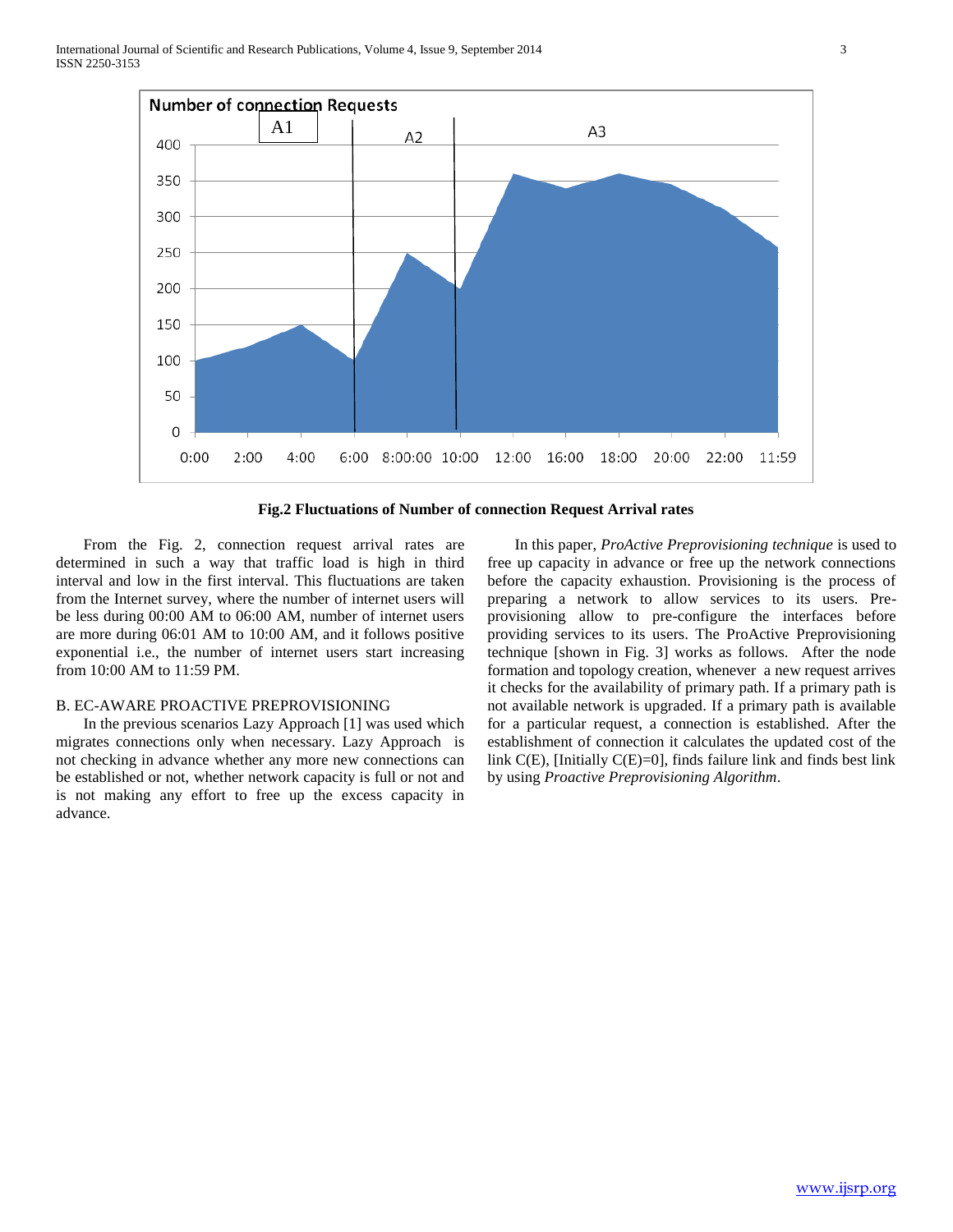

**Fig. 3 Flowchart for Proactive Preprovisioning**

If  $C(E) \neq \infty$ , it means network is ready for new connections. If  $C(E) = \infty$  it means network is full and no more new connections can be established. Cost of the Link C(E) is calculated as the difference between the number of wavelengths on link 'e' and the number of free(excess) wavelengths on a particular link 'e'. After calculating the cost of the link, select a link with the maximum cost and choose a free wavelength 'w' on 'e'. Compute a backup path for wavelength on 'e' by using a two step algorithm[4] by using cost function C(E). If C(E) =  $\infty$ , it means network is full and no more connections can be established. In this case network is flagged as saturated(A link is said to reach a saturation point when all the wavelengths on the link are either used or reserved, or there are not enough resources to reserve a backup path or to establish a new connection) and *Reprovisioning* is performed to free some EC in advance. If C(E) does not meets the EC condition then that capacity is reserved in

advance for future use. If Proactive Reprovisioning is successful then network is ready for new connections, else network is upgraded. Capacity of the link is calculated by Shanon Hartley equation[22] which is given by

$$
C = B \log_2 \left( 1 + \frac{S}{N} \right)
$$

where

*C* is the [channel capacity](http://en.wikipedia.org/wiki/Channel_capacity) in [bits per second;](http://en.wikipedia.org/wiki/Bits_per_second)

*B* is the **[bandwidth](http://en.wikipedia.org/wiki/Bandwidth_(signal_processing))** of the channel in **[hertz](http://en.wikipedia.org/wiki/Hertz)** (passband bandwidth in case of a modulated signal);

*S* is the average received signal power over the bandwidth (in case of a modulated signal, often denoted *[C](http://en.wikipedia.org/wiki/Carrier-to-noise_ratio)*, i.e. modulated carrier), measured in watts (or volts squared);

*N* is the average noise or interference power over the bandwidth, measured in watts (or volts squared); and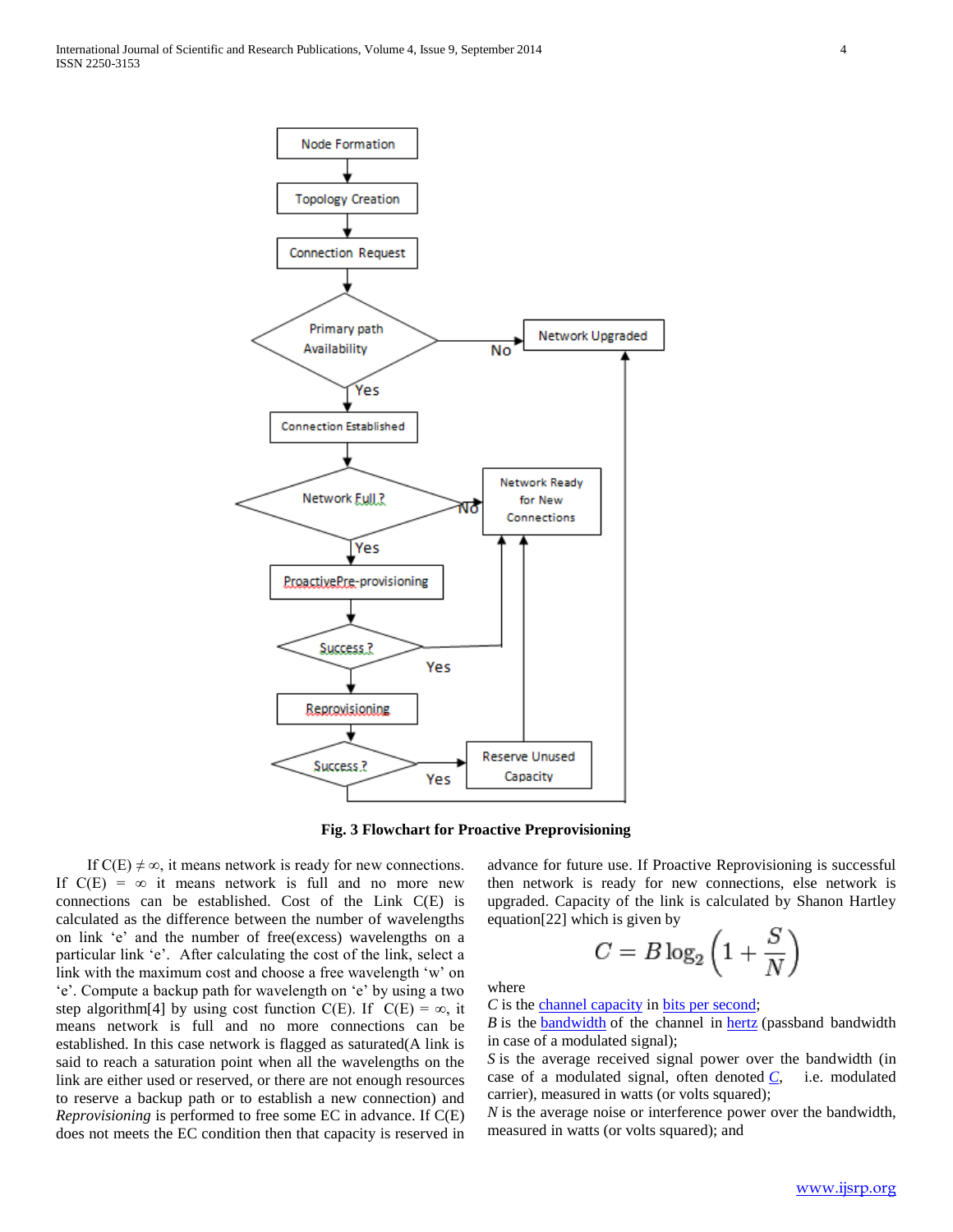International Journal of Scientific and Research Publications, Volume 4, Issue 9, September 2014 5 ISSN 2250-3153

*S/N* is the [signal-to-noise ratio](http://en.wikipedia.org/wiki/Signal-to-noise_ratio) (SNR) or the carrier-to-noise [ratio](http://en.wikipedia.org/wiki/Carrier-to-noise_ratio) (CNR) of the communication signal to the Gaussian noise interference expressed as a linear power ratio (not as logarithmic [decibels\)](http://en.wikipedia.org/wiki/Decibels).

## **TABLE I. NOTATIONS**

| $[1]$ $C(e)$ |     | [2] Cost of link e                                            |
|--------------|-----|---------------------------------------------------------------|
| $[3]$ W(e)   |     | [4] Number of wavelengths on<br>link e                        |
| $[5]$ $F(e)$ | [6] | Number of free(excess)<br>wavelengths on link e               |
| $[7]$ $R(e)$ | [8] | Number<br>of reserved<br>wavelengths for primary on<br>link e |

| Algorithm 1: Proactive Preprovisioning |  |  |
|----------------------------------------|--|--|

1. Update Cost of the Links,  $C(E) = W(E) - F(E)$ , if  $F(E) = 0$ , then  $C(E) = \infty$ .

\_\_\_\_\_\_\_\_\_\_\_\_\_\_\_\_\_\_\_\_\_\_\_\_\_\_\_\_\_\_\_\_\_\_\_\_\_\_\_\_\_\_\_\_

\_\_\_\_\_\_\_\_\_\_\_\_\_\_\_\_\_\_\_\_\_\_\_\_\_\_\_\_\_\_\_\_\_\_\_\_\_\_\_\_\_\_

- 2. Take a maximum-Cost-Link on 'e' and choose a free wavelength 'w' on 'e'.
- 3. Compute a backup path for wavelength of 'e' with two step algorithm[4] by using cost function C(E).
- 4. If  $C(E) = \infty$ , no more new connections can be established. Go to Step.(6).
- 5. If  $C(E) \neq \infty$ , network is ready for new connections and reserve capacity R(E) for future use.
- 6. Check for free wavelengths F(E), Reserved wavelengths R(E). If available use for new connection request.
- 7. Update Cost of the Link  $C(E) = W(E) R(E)$ . If  $R(E)=0$ , then  $C(E) = \infty$ .

\_\_\_\_\_\_\_\_\_\_\_\_\_\_\_\_\_\_\_\_\_\_\_\_\_\_\_\_\_\_\_\_\_\_\_\_\_\_\_\_\_\_\_\_\_

## IV. EXPERIMENTAL RESULTS

 Here performance is measured using network performance metrics and is compared with the Lazy Approach[1]. The performance metrics are Packet delivery Ratio, Throughput, Endto-End delay, packet Lost Ratio and Capacity Utilization

#### A. Packet Delivery Ratio

 Packet delivery ratio is the ratio of the number of delivered data packet to the destination. This illustrates the level of delivered data to the destination. The greater value of packet delivery ratio means the better performance of the protocol.



#### **Fig.4 xgraph for Packet Delivery Ratio**

 In the above graph red line indicates our proposed proactive preprovisioning or Global preprovisioning(GBR), and green line indicates the existing partial bacup reprovisioning(PBR) technique. Packet Delivery Ratio is high for GBR when compared to PBR.

## *B. End-to-End Delay*

 End-to-end Delay is the average time taken by a data packet to arrive in the destination. It also includes the delay caused by route discovery process and the queue in data packet transmission. Only the data packets that successfully delivered to destinations that counted.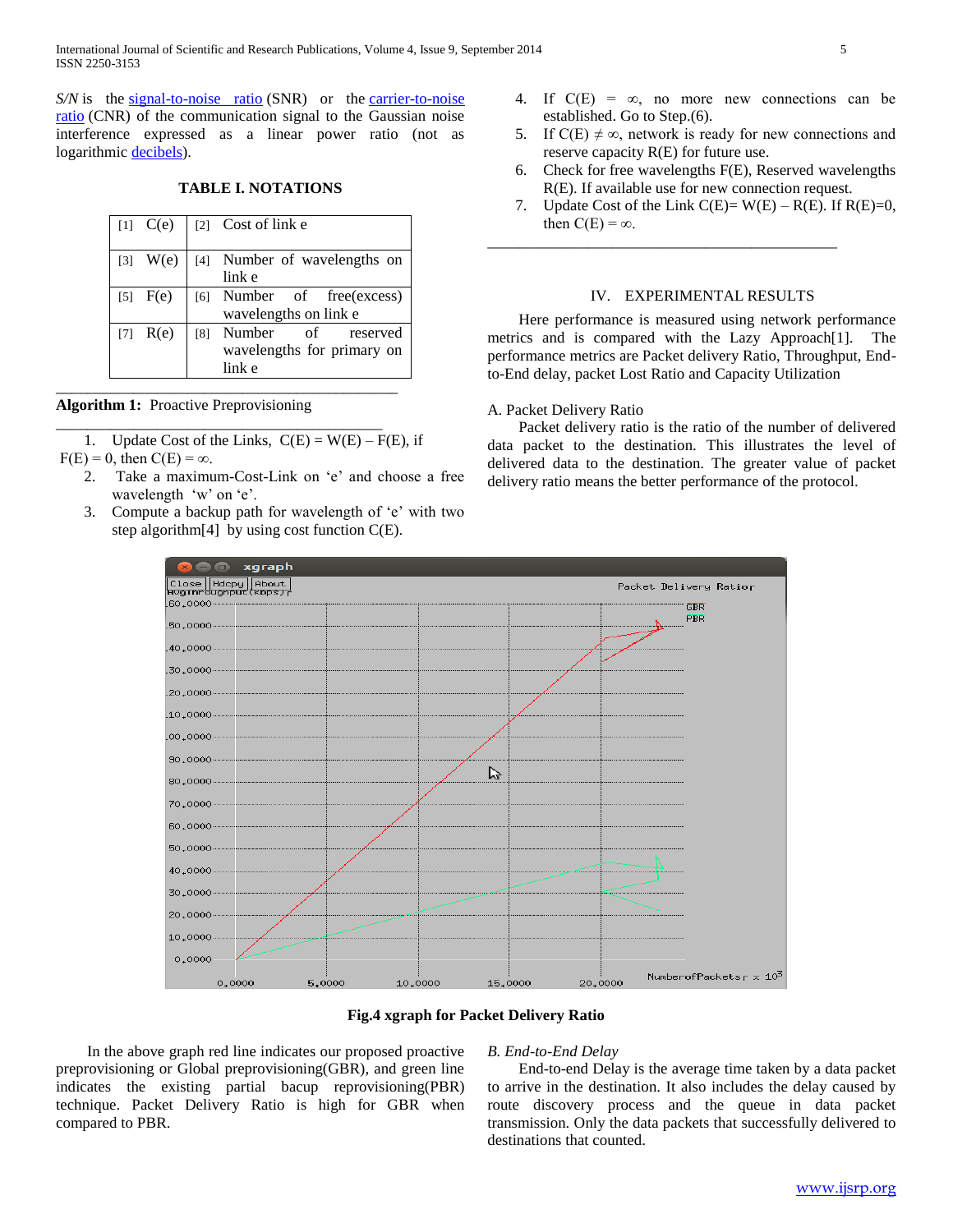

**Fig.5 xgraph for End-to-End Delay**

 The lower value of end to end delay means the better performance of the protocol.*The above results in the xgraph shows End-to-End delay is less for GBR(Red line) when compared to PBR(Green line).*

 Packet Lost is the total number of packets dropped during the simulation. The lower value of the packet lost means the better performance of the protocol. Total number of packets dropped are less for GBR(Red line) when compared to PBR(Green line).

![](_page_5_Figure_5.jpeg)

![](_page_5_Figure_6.jpeg)

## D. Trace File Generation

 Trace file generation shows at what time the packets are moved from one node to other. How many packets are dropped while transmitting the data from source to destination, how many

packets arrived successfully to destination, how many packets are departed in queue and how many packets have departed from one node to other node.

## *C. Number of Packets Lost*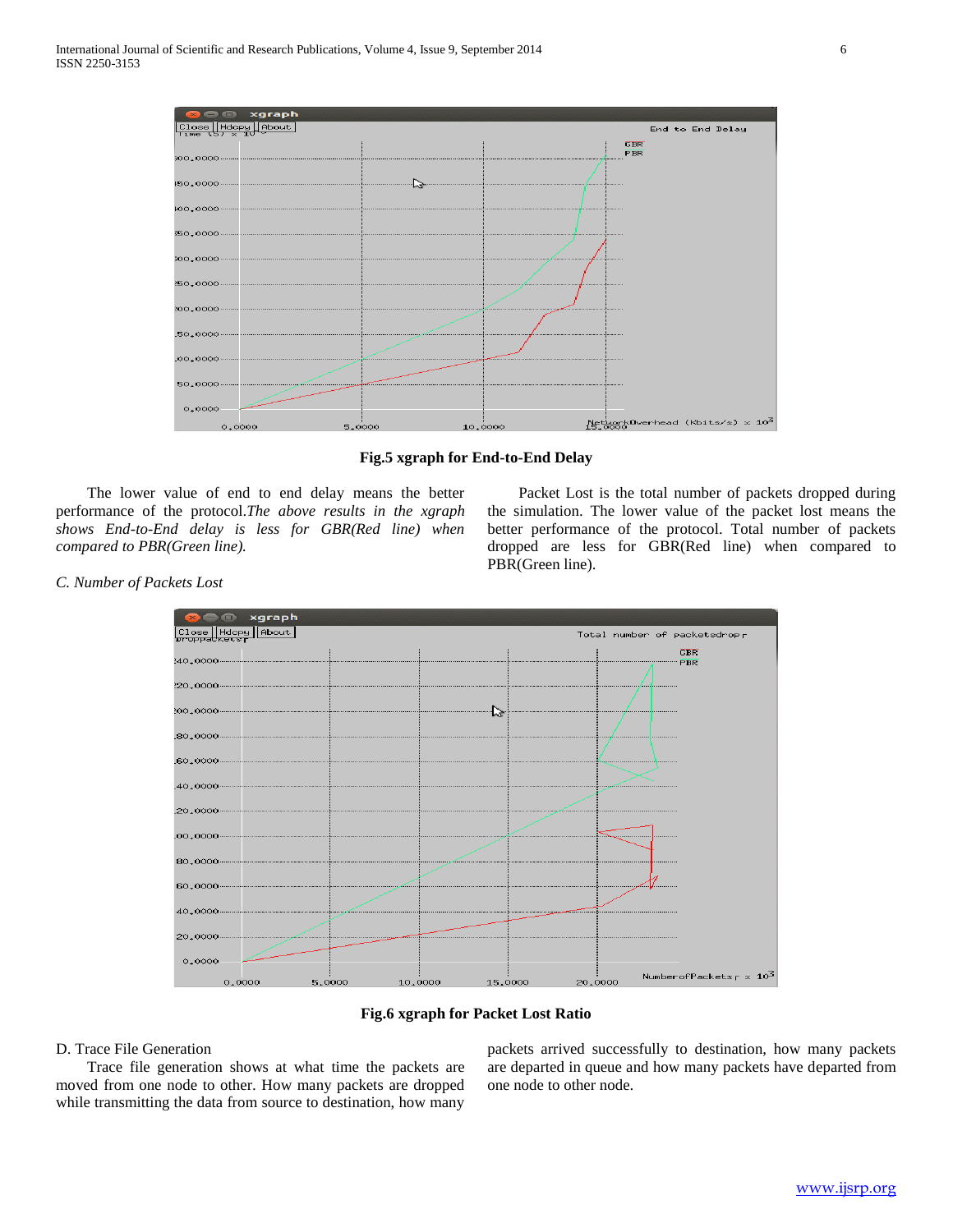| $\circ$ $\circ$<br>Save<br>Р.<br>$\leftarrow$ Undo $\rightarrow$ $\rightarrow$<br>Open v |                                                               |
|------------------------------------------------------------------------------------------|---------------------------------------------------------------|
| gmonitor.tr <b>x</b>                                                                     |                                                               |
| TIUNITUR_UN_CENTRAL_STATIUN(15) - 11 - ATTIVed packets:<br><b>3 DOCKELS</b>              |                                                               |
| - Arrived bytes:<br>MONITOR ON CENTRAL STATION(15)                                       | 120 bytes                                                     |
| - Departed in queue: 3 packets<br>MONITOR_ON_CENTRAL_STATION(15)                         |                                                               |
| - Droped packets:<br>MONITOR ON CENTRAL STATION(15)                                      | 0 packets                                                     |
| 3 packets<br>MONITOR ON CENTRAL STATION(16) - 11 - Arrived packets:                      |                                                               |
| - Arrived bytes:<br>MONITOR ON CENTRAL STATION(16)                                       | 120 bytes                                                     |
| - Departed in queue: 3 packets<br>MONITOR ON CENTRAL STATION(16)                         |                                                               |
| - Droped packets:<br>MONITOR ON CENTRAL STATION(16)                                      | 0 packets                                                     |
| MONITOR_ON_CENTRAL_STATION(17) - 11 S Arrived packets: 3 packets                         |                                                               |
| - Arrived bytes:<br>MONITOR ON CENTRAL STATION(17)                                       | 120 bytes                                                     |
| - Departed in queue: 3 packets<br>MONITOR ON CENTRAL STATION(17)                         |                                                               |
| - Droped packets:<br>MONITOR ON CENTRAL STATION(17)                                      | 0 packets                                                     |
| MONITOR_ON_CENTRAL_STATION(18) - 11 - Arrived packets: 3 packets                         |                                                               |
| - Arrived bytes:<br>MONITOR ON CENTRAL STATION(18)                                       | 120 bytes                                                     |
| - Departed in queue: 3 packets<br>MONITOR ON CENTRAL STATION(18)                         |                                                               |
| - Droped packets:<br>MONITOR ON CENTRAL STATION(18)                                      | 0 packets                                                     |
| MONITOR_ON_CENTRAL_STATION(19) - 11 - Arrived packets: 3 packets                         |                                                               |
| - Arrived bytes:<br>MONITOR ON CENTRAL STATION(19)                                       | 120 bytes                                                     |
| - Departed in queue: 3 packets<br>MONITOR ON CENTRAL STATION(19)                         |                                                               |
| - Droped packets:<br>MONITOR_ON_CENTRAL_STATION(19)                                      | 0 packets                                                     |
| MONITOR_ON_CENTRAL_STATION(20) - 11 - Arrived packets: 3 packets                         |                                                               |
| - Arrived bytes:<br>MONITOR ON CENTRAL STATION(20)                                       | 120 bytes                                                     |
| - Departed in queue: 3 packets<br>MONITOR ON CENTRAL STATION(20)                         |                                                               |
| - Droped packets:<br>MONITOR ON CENTRAL STATION(20)                                      | 0 packets                                                     |
| MONITOR_ON_CENTRAL_STATION(21) - 11 - Arrived packets:<br>3 packets                      |                                                               |
| - Arrived bytes:<br>MONITOR ON CENTRAL STATION(21)                                       | 120 bytes                                                     |
| - Departed in queue: 3 packets<br>MONITOR ON CENTRAL STATION(21)                         |                                                               |
| - Droped packets:<br>MONITOR ON CENTRAL STATION(21)                                      | 0 packets                                                     |
| MONITOR_ON_CENTRAL_STATION(22) - 11 - Arrived packets: 2 packets                         |                                                               |
| - Arrived bytes:<br>MONITOR ON CENTRAL STATION(22)                                       | 1080 bytes                                                    |
| - Departed in queue: 2 packets<br>MONITOR_ON_CENTRAL_STATION(22)                         |                                                               |
| - Droped packets:<br>MONITOR ON CENTRAL STATION(22)                                      | 0 packets                                                     |
| 2014 packets<br>MONITOR ON ROUTER $(0-1) - 12 -$ Arrived packets:                        |                                                               |
| - Departed packets:<br>MONITOR ON ROUTER(0->1)                                           | 2014 packets                                                  |
| - Droped packets:<br>MONITOR ON ROUTER(0->1)                                             | 0 packets                                                     |
| - Arrived bytes:<br>MONITOR ON ROUTER (0->1)                                             | 2092560 bytes                                                 |
| 0 packets<br>MONITOR ON ROUTER( $0->2$ ) - 12 - Arrived packets:                         |                                                               |
|                                                                                          | Plain Text v Tab Width: 8 v<br>Ln 23281, Col 60<br><b>INS</b> |

#### **Fig.7 Trace File Generation**

## V. CONCLUSION

 The capacity utilization in a network may fluctuate in time. When the traffic load is low, excess capacity can be exploited to provide better services to customers. When plenty of excess capacity is available, protecting connections is advisable because of its protection switching time, highest availability and packet delivery ratio compared to other protection schemes. In the proposed System proactive approach is defined which identifies the nodes with excess capacity, and migrates all connections when necessary. The main advantage of using proactive approach is, it overcomes the problem of Lazy approach which is not checking in advance whether new connections can be established or not, whether network capacity is full or not and is not making any effort to free up the excess capacity in advance. Then we compute the result analysis of network performance metrics like End-to-End delay, packet delivery ratio, throughput, number of packets lost during transmission which shows better results than existing system.

 This proposed technique provides the best results in resource utilization, throughput, packet delivery ratio and energy. My future plans include exploring new areas of research in wireless networks, and extending my research in capacity enhancement and network reliability. In future I decided to improve the more resource utilization process and also planned to make the best results in packet delivery ratio, throughput and energy level.

#### **REFERENCES**

[1] Ferhat Dikbiyik "Exploiting Excess Capacity to Imporve Robustness of WDM Mesh networks ", IEEE/ACM Transactions on Networking, Vol. 20, No. 1, February 2012.

- [2] M. Batayneh, S. Rai, S. Sarkar, and B. Mukherjee, "Efficient manage- ment of a telecom network's excess capacity: A traffic-engineering ap- proach," in Proc. ECOC, Berlin, Germany, Sep. 2007, pp. 1–2.
- [3] F. Dikbiyik, L. Sahasrabuddhe, M. Tornatore, and B. Mukherjee, "Exploiting excess capacity for improved robustness in optical WDM backbone mesh networks," in Proc. OFC, San Diego, CA, Mar. 2010, pp.  $1 - 3$
- [4] B. Mukherjee, Optical WDM Networks. New York: Springer, 2006.
- [5] S. Ramamurthy and B. Mukherjee, "Survivable WDM mesh networks. Part I—Protection," in Proc. IEEE INFOCOM, Mar. 1999, pp. 744–751.
- [6] T. Wu, Fiber Network Service Survivability. Norwood, MA: Artech , House, 1992.
- [7] L. Song, J. Zhang, and B. Mukherjee, "A comprehensive study on backupbandwidth reprovisioning after network-state updates in sur- vivable telecom mesh networks," IEEE/ACM Trans. Netw., vol. 16, no. 6, pp. 1366–1377, Dec. 2008.
- [8] R. Ramamurthy, A. Akyamac, J.-F. Labourdette, and S. Chaudhuri, "Preemptive reprovisioning in mesh optical networks," in Proc. OFC, 2003, pp. 785–787.
- [9] S. Kim and S. Lumetta, "Evaluation of protection reconfiguration for multiple failures in WDM mesh networks," in Proc. OFC, 2003, pp. 210– 211.
- [10] Hari Balakrishnan, Srinivasan Seshan, Elan Amir, and Randy H. Katz. Improving TCP/IP performance over wireless networks. In MobiCom, 1995.
- [11] Wenyu Cai, Xinyu Jin, Yu Zhang, Kangsheng Chen, and Jun Tang. Research on reliability model of large-scale wireless sensor networks. In WiCom, 2006.
- [12] Thomas H. Cormen, Clifford Stein, Ronald L. Rivest, and Charles E. Leiserson. Introduction to Algorithms. McGraw-Hill Higher Education, 2001.
- [13] Mesh Dynamics Inc. http://www.meshdynamics.com.
- [14] P. Gupta and P. Kumar. Capacity of wireless networks. IEEE Transactions on Information Theory, 46(2), 2000.
- [15] Shweta Jain and Samir R. Das. Exploiting path diversity in the link layer in wireless ad hoc networks. In WOWMOM, 2005.
- [16] Ad Kamerman and Leo Monteban. WaveLAN(C)-II: a high-performance wireless LAN for the unlicensed band. Bell Labs Technical Journal, 2(3):118–133, 1997.